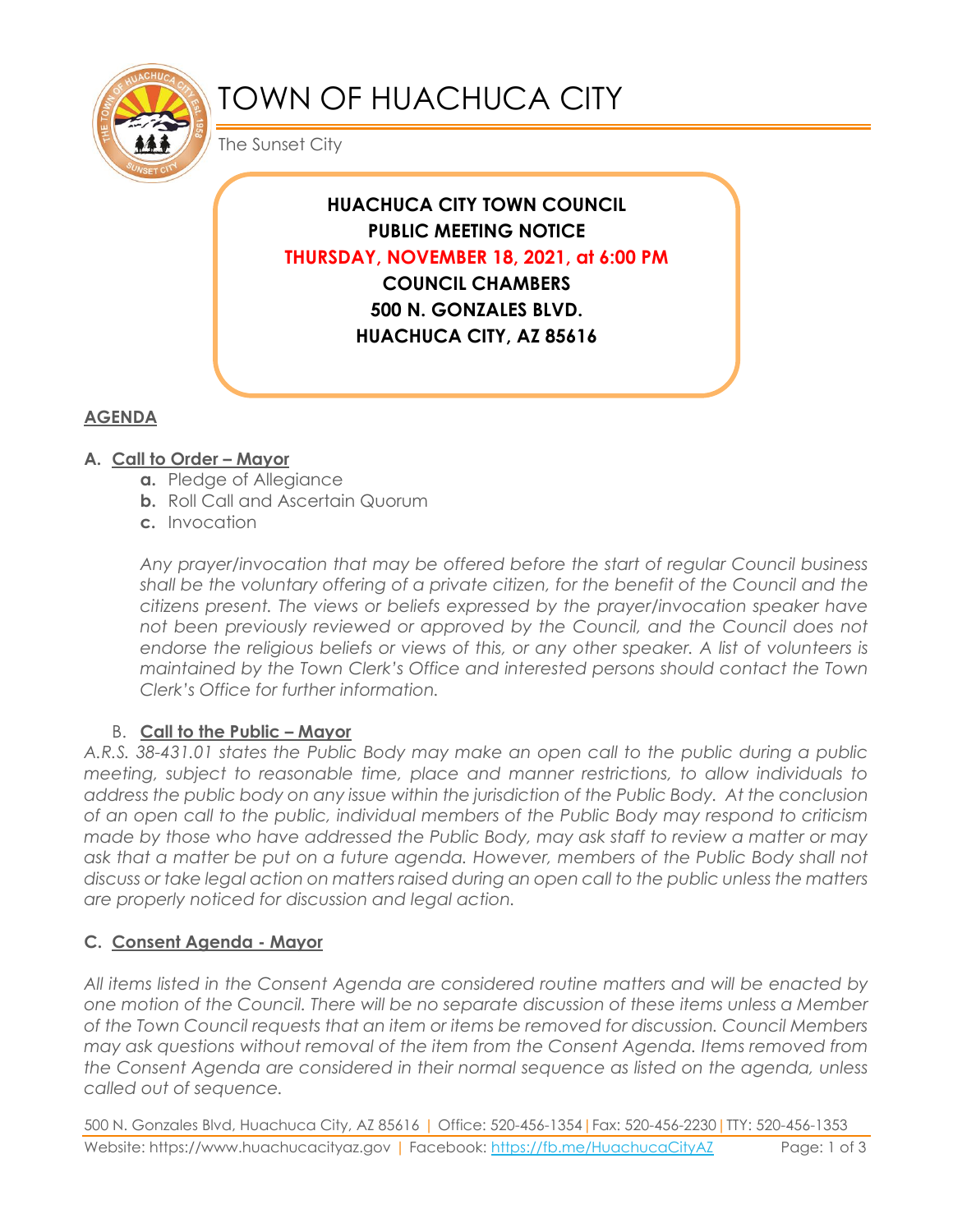- C.1 Consider approval of the Minutes of the Regular Council Meeting held on October 28,
- 2021 and the Special Session held on November 12, 2021.
- C.2 Consider approval of the Payment Approval Report.

#### **D.** Unfinished Business before the Council – Mayor

*Public comment will be taken at the beginning of each agenda item, after the subject has been announced by the Mayor and explained by staff. Any citizen, who wishes, may speak one time for five minutes on each agenda item before or after Council discussion. Questions from Council Members, however, may be directed to staff or a member of the public through the Mayor at any time.*

#### **E. New Business Before Council - Mayor**

*Public comment will be taken at the beginning of each agenda item, after the subject has been announced by the Mayor and explained by staff. Any citizen, who wishes, may speak one time for five minutes on each agenda item before or after Council discussion. Questions from Council Members, however, may be directed to staff or a member of the public through the Mayor at any time.* 

**E.1 Discussion and/or Action [Spencer Forsberg]: Mr. Forsberg will review the Town's finances for the month of October.**

**E.2 Discussion and/or Action [Suzanne Harvey]: Approval of the prioritization of recommended roadway improvement projects.**

**E.3 Discussion and/or Action [Chief Thies]: Approval of road closures for the annual Christmas Parade.**

**E.4 Discussion Only [Stephanie Fulton]: Update on the Polar Express/Tree lighting holiday events.**

 $E.5$ Discussion and/or Action [Town Attorney]: Update concerning House Bill 2381, making changes to the Public Safety Personnel Retirement System [PSPRS] and specific changes affecting the Town's PSPRS Local Board, including hiring independent legal counsel, mandatory training, and potential for consolidating the Town's Local Board with the local board of another jurisdiction.

**E.6 Discussion and/or Action [Mayor Pro Tem Hirshberg]: Discussion of drinking water sources for Town staff and/or volunteers.** 

**E.7 Discussion and/or Action [Suzanne Harvey]: Approval of a rental agreement with the Huachuca City Lion's Club for the use of their building on November 24, 2021, to cook and serve a Thanksgiving meal for Town residents.**

**E.8 Discussion and/or Action [Suzanne Harvey]: Approval of the annual 3% increase to the Town's water and sewer fees.**